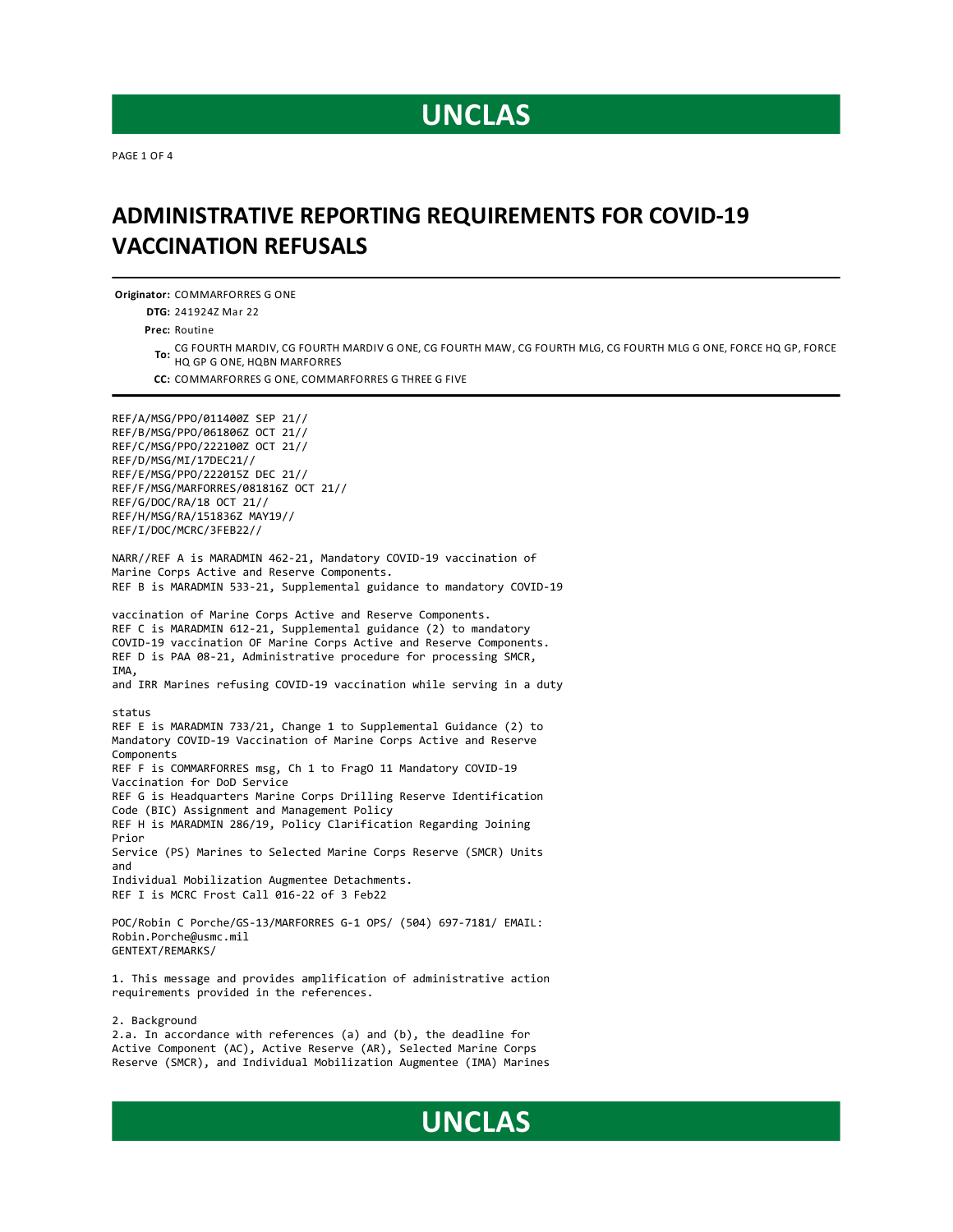PAGE 2 OF 4

to be fully vaccinated for COVID-19 has passed. All Marines serving in a duty status (AC, AR, SMCR, IMA, and Individual Ready reserve (IRR) Marines on orders) shall either be; fully vaccinated, have received an approved exemption/accommodation, pending a determination on exemption/accommodation request, or are in the process of being administratively separated (AdSep). 2.b. To ensure the proper execution of any Marine being processed for AdSep, execution of associated administrative actions is of paramount importance. 2.c. To ensure that only fully vaccinated Marines of the IRR execute orders, Commands requesting orders via the Marine Resource Order Writing Service (MROWS) shall validate the Marine's vaccination status prior to initiating an MROWS request for any member of the IRR. 3. Execution 3.a. Billet Identification Code (BIC) Reporting 3.a.1. Obligor Marines pending AdSep that have had their Command Legal Action (CLA) package submitted to the GCMCA, shall be identified with an "EX007" BIC per reference (G). 3.a.2. Obligor Marines pending AdSep that have not yet had a CLA package submitted to the GCMCA, shall be identified with an "EX009" BIC in order to open the BIC for recruiting. 3.a.3. Non-Obligor Marines pending AdSep shall be identified with an "EX009" BIC regardless of CLA package status in order to open the BIC for recruiting. 3.b. Training Event Code Reporting 3.b.1. IAW reference (d), all Marines identified as a vaccination refusals are required to sign the appropriate Pg 11 entry. COs/I-Is shall use this Pg 11 entry as source documentation and ensure that a Training Event Code XR: COVID VACCINE REFUSAL is reported via unit diary. 3.b.2. IAW reference (d), upon execution of the adjudicated AdSep and sole basis of separation is vaccination refusal, COs/I-Is shall ensure that a Training Event Code XD: COVID VACCINE REFUSAL DISCHARGE is reported via unit diary with an effective date of 1-day prior to the discharge date. 3.b.3. In the event a Marine receives an AdSep for the sole basis of vaccination refusal and the appropriate Training Event Codes are not reported, or units identify that incorrect vaccination refusal codes were entered, COs/I-Is will be directed to submit a trouble ticket to MISSO 16/17 for corrective action to be taken on the separated Marine's record. 3.c. Reenlistment Codes (RE-Codes). IAW reference (e), Marines administratively separated on the sole basis of vaccination refusal shall be assigned an RE-Code of "RE-3p". 3.d. IRR Marines executing MROWS Orders for a period of active duty 3.d.1. IAW reference (f) members of the IRR are required to be fully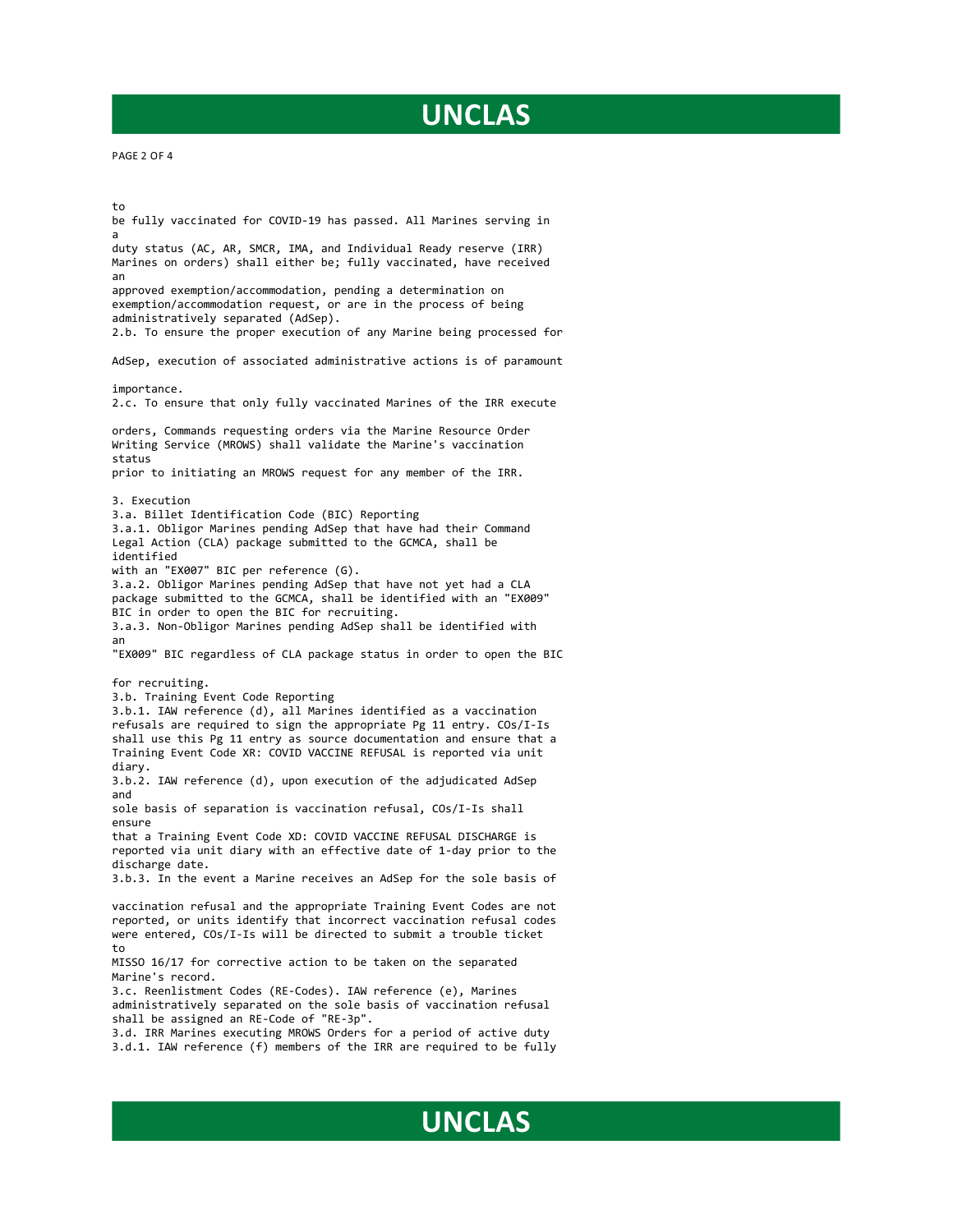of orders or duty status. 3.d.2. Order writers shall verify the vaccination status and attach a copy of the MRRS Screen or Vaccination Card to all MROWS requests for members of the IRR. 3.d.2.a. MROWS has undergone reprogramming, and on the "justification page" of IRR Marines' MROWS requests, the Order Writer will be required to answer the following question: "Has the Order Writer verified COVID-19 vaccination status and attached a copy of MRRS Screen or Vaccination Card to this Order Request?" 3.d.2.b. If the order writer has not validated the vaccination status and attached acceptable source documentation, and subsequently answers the question, "NO", then MROWS will perform a "Hard Stop" and display the following message: "Per MARFORRES FRAGO 11 w/ CH 1 paragraph 3.B.9, "Prior to being joined to an SMCR unit or IMA BIC, accessing to the Active Component or the Active Reserve (AR) Program, executing any type of orders/duty status (ADOS, executing IA orders, etc.), members of the IRR must be fully vaccinated for COVID-19 or have an approved exemption." 3.d.3. Prior to authenticating MROWS Orders for members of the IRR, FHG (Director, Marine Corps Individual Reserve Support Activity (MCIRSA)) will verify documents attached to the IRR Marine's MROWS requests satisfy the requirement to provide proof of vaccination status. Director, MCIRSA will disapprove MROWS Orders at the "authentication" level if appropriate documentation is not attached. 3.e. Prior Service (PS) Joins 3.e.1. IAW reference (i), PS Recruiters will ensure all PS Join applicants sign the following statement of understanding as the verification of their vaccination status: "I understand the Marine Corps Policy mandating the reserve component to be vaccinated against COVID-19 in accordance with reference (d) [MARADMIN 462/21]. I fully understand, and have been briefed, that upon accession to the Selected Reserve, I am required to be fully vaccinated." 3.e.2. Prior to joining the PS Marine, units will not request proof of vaccination status in accordance with paragraph 3.e. of reference (h), which prohibits requirements for any additional documentation not listed on MCRC PSR Form 10. 3.e.3. Units will ensure PS Marines are joined within five working days as required by paragraph 4.b. of reference (h). 3.e.4. In the event a PS Marine is joined and is later identified as not being fully vaccinated, the join will be considered erroneous due to being unqualified to participate in the SMCR for not meeting vaccine requirements per reference (a). Notify MARFORRES Manpower office of all unvaccinated prior service joins.

vaccinated or have an approved exemption prior to executing any type

4. Questions regarding any administrative requirements associated with COVID 19 vaccination refusals should be addressed via the chain of command to the following POCs: